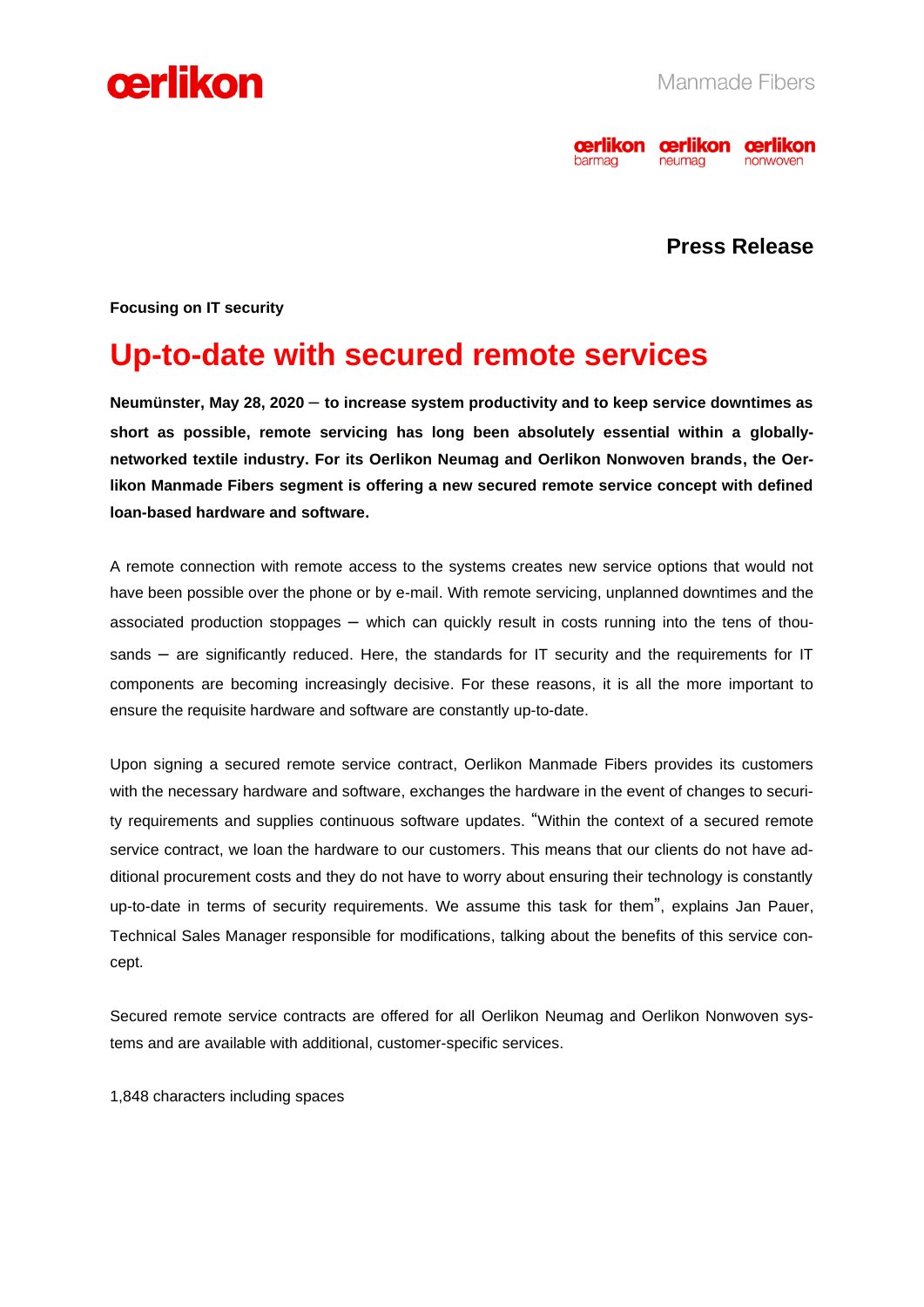



**Caption:** A remote connection with remote access to the systems creates entirely new service options. Unplanned downtimes and the associated production stoppages are significantly reduced.

## **For further information:**

Claudia Henkel Marketing, Corporate Communications & Public Affairs Tel. +49 4321 305 105 Fax +49 4321 305 212 claudia.henkel@oerlikon.com

André Wissenberg Marketing, Corporate Communications & Public Affairs Tel. +49 2191 67 2331 Fax +49 2191 67 1313 andre.wissenberg@oerlikon.com

### **About Oerlikon**

Oerlikon (SIX: OERL) develops modern materials, systems and surface technologies and provides specialized services aimed at securing high-performance products and systems with long lifespans for customers. Supported by its technological core competencies and its strong financial footing, the corporation continues its medium-term growth plan by implementing three strategic factors: focusing on attractive growth markets, ensuring structural growth and expanding through targeted M&A activities. Oerlikon is a globally-leading technology and engineering corporation, operating its business in two segments (Surface Solutions and Manmade Fibers) and employing around 11,000 members of staff at 182 sites in 37 countries worldwide. In 2019, Oerlikon generated sales of CHF 2.6 billion and invested more than CHF 120 million in research & development.

For further information: [www.oerlikon.com](http://www.oerlikon.com/)

#### **About the Oerlikon Manmade Fibers segment**

With its Oerlikon Barmag, Oerlikon Neumag and Oerlikon Nonwoven brands, the Oerlikon Manmade Fibers segment is one of the leading providers of manmade fiber filament spinning systems, texturing machines, BCF systems, staple fiber systems and solutions for the production of nonwovens and – as a service provider – offers engineering solutions for the entire textile value added chain.

As a future oriented company, the research and development at this division of the Oerlikon Group is driven by energy-efficiency and sustainable technologies (e-save). With its range of polycondensation and extrusion systems and their key components, the company caters to the entire manufacturing process – from the monomer all the way through to the textured yarn. The product portfolio is rounded off with automation and Industrie 4.0 solutions.

The primary markets for the product portfolio of Oerlikon Barmag are in Asia, especially in China, India and Turkey, and – for those of Oerlikon Neumag and Oerlikon Nonwoven – in the USA, Asia, Turkey